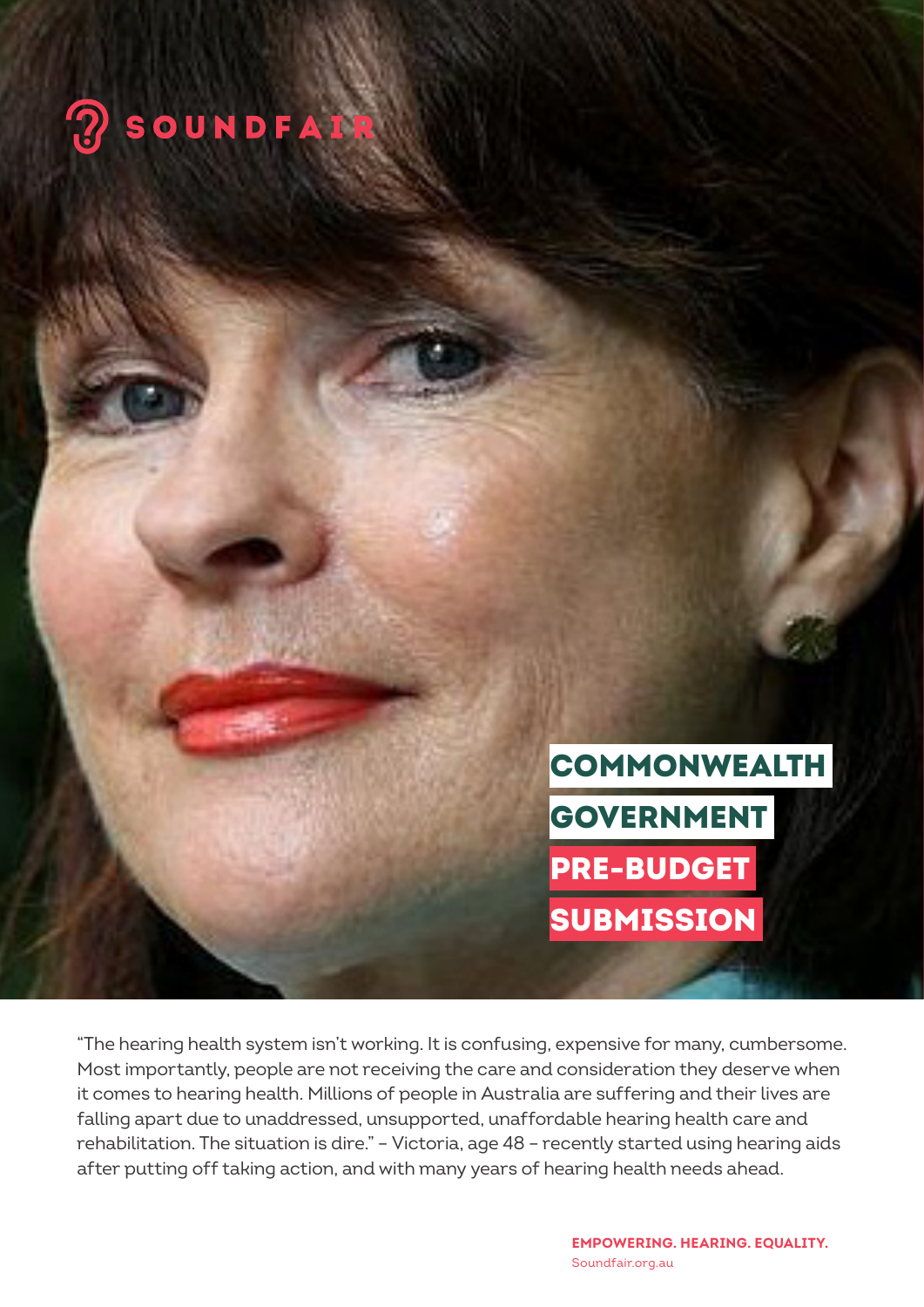Soundfair acknowledges and thanks the numerous people with lived experience of hearing conditions whose personal experiences, stories, preferences and needs inform this submission and every aspect of Soundfair's work.

# **Soundfair has reimagined hearing health care to focus on the whole person.**

Soundfair has worked closely with consumers of hearing services for more than 85 years. We understand what it means to live with a hearing condition, navigate the hearing health system and deal with the broader impacts hearing conditions can have on the lives of individuals and their families. Since 2019, Soundfair has been working on a concept for whole-person, human-centred hearing services by placing the individual with a hearing condition at the centre. Our Connections Model is informed by real life experience, and was developed using human centred design frameworks, in-depth interviews and consultation with many people with hearing conditions, and draws on existing research and evidence. Key themes emerging from this development process have included:

- the need to help people navigate the complexities of the hearing sector
- access to services for those who are not eligible under current funding programs
- the need for independent advice at the beginning of an individual's hearing health journey
- a 'whole of person' approach to hearing services including social and wellbeing supports (to complement the diagnostic and device-centric solutions already available)
- the desire for follow-up and smooth integration with other relevant services and health professionals

Partnering with the Impact Assembly (via PwC), Soundfair facilitated a human centred design workshop in January 2020 that was attended by people with lived experience, audiologists and other health professionals, businesses, researchers, governments, philanthropists, hearing sector alliances/associations and creative agencies.

The results of this workshop formed the basis of our Connection Model which represents Soundfair's longterm service vision for whole-of-person care.



**Figure 1.** *An alternative model for hearing services.***<sup>1</sup>**

<sup>1</sup> Source: Soundfair's submission to the Review of the Hearing Services Program. https://soundfair.org.au/wp-content/uploads/2020/12/Submission\_Full.pdf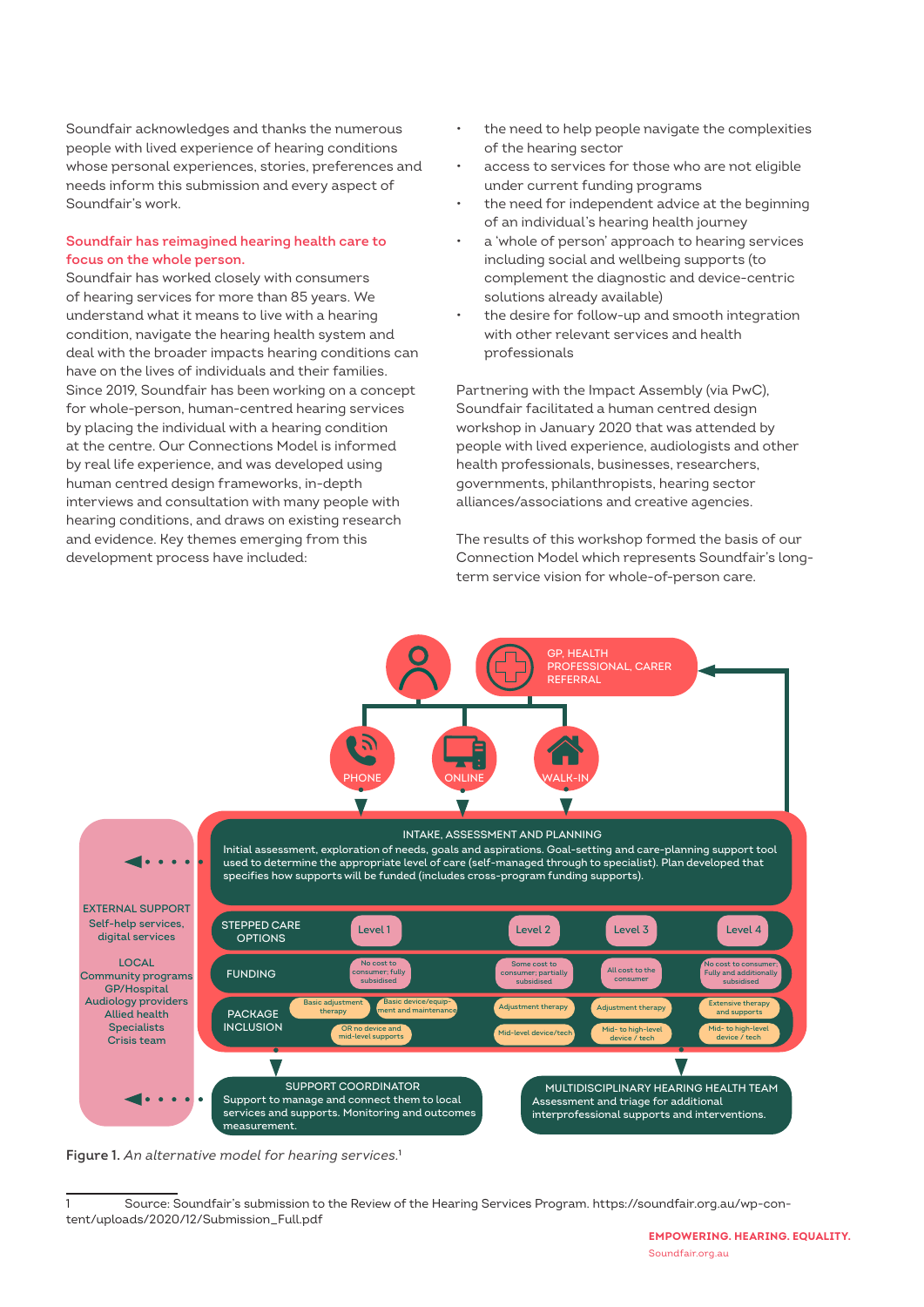# **The Connections Model**

Providing person-centred services is at the heart of the Connections Model. Through a shift to this more contemporary and holistic style of hearing health care delivery, potential exists to:

- 1. Help individuals navigate the hearing care system and provide independent advice.
- 2. Work in partnership with individuals to build support plans which focus on the medical, social and psychological impacts of their hearing conditions that matter most to them.
- 3. Connect them with the different professionals and services that empower them to meet their goals.

# **A 'no wrong door' approach is critical when delivering health care services**

The Connections Model starts with a 'no wrong door' approach that separates initial assessment and information from hearing aid provision. This separation ensures that individuals are not pressured into device-only solutions and rehabilitation options are holistic and tailored for the individual consumers. Within this model, opportunity exists for providers to expand their rehabilitation service offering to provide their clients with greater wrap around supports that either complement those with devices or provide greater support and better outcomes for non-device clients.

Any person can access this support via any path (GP, audiologist, other professional or self-referral) to receive a needs assessment (at a predetermined maximum frequency).

# **The Connections Model consumer pathway: overcoming the complexities of navigating the hearing health system and ensuring that care plans take the whole person into account**

Under the Connections Model, the initial consultation with the case manager would be funded through the Hearing Services Program for any person concerned about their hearing condition. This includes tinnitus, balance or other hearing conditions and is in line with the recommendations of the Roadmap for Hearing Health, chap 5, rec 9.

- Where this differs from the existing program is that the initial needs assessment is based on a 'whole person' assessment including psychosocial factors. This assessment would be extensive and evidence-based and extend beyond hearing thresholds (which is shown to be an inappropriate proxy for need).
- The consumer and case manager would then

develop a set of goals and agree on an action plan based on the consumers' needs and preferences.

- The action plan would reflect the bio-psychosocial needs through a tiered combination of psychological rehabilitation/adjustment therapies and devices/equipment, and where necessary, additional interprofessional supports and interventions.
- Note: This would also require that the current Rehab+ offering is also revised so that it is compulsory for all hearing aid fittings and can be claimed irrespective of whether a device is prescribed. This service will have fee that is appropriate, given the skills and complexity of the work undertaken and can be claimed by an appropriately trained professional, based on the needs of the consumer.
- The case manager would be responsible for specifying how the supports are to be funded, including cross-program funding supports (NDIS, Workcover, Program, private health). They will also support the consumer to move into that pathway, thus overcoming the complexities of navigating different funding mechanisms.
- It is also proposed that the funding pathway available via the Hearing Services Program would be determined by the case manager who works with the consumer to determine which tiered package level is appropriate given their needs (as illustrated in Figure 1)
- This methodology of service provision would offer an independent and supported pathway for those consumers who aren't yet ready for hearing aids immediately, or who need access to appropriate information, education and additional supports (and perhaps medical attention) before progressing to hearing devices, and to do so in a non-commercial environment.

### **Service navigation and connection**

Under the Connections Model, the case manager/ support coordinator connects the consumer with the services relevant to their needs, and in doing so, delivers an interprofessional and tailored approach that is based on the needs of the individual consumer. Connected professions would include:

- Audiologists
- **ENT** surgeons
- Rehabilitation counsellors
- **Psychologists**
- Occupational therapists
- Local support groups

This model integrates and supports streamlined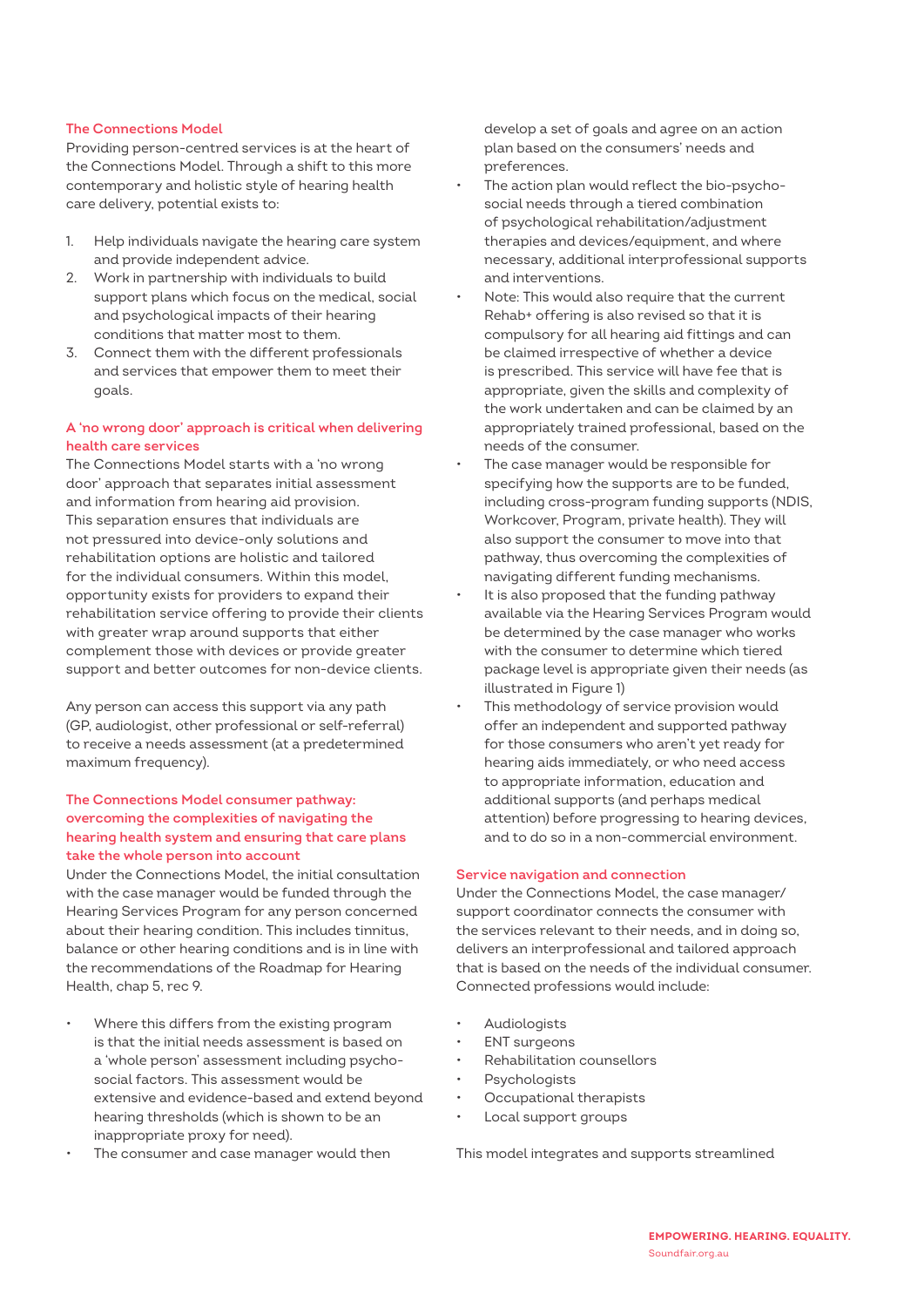entry, and transition between existing providers and other service types). Some services would be offered within the organisation (e.g. non-device rehabilitation) and some offered by referring externally (e.g. fitting hearing aids, referring to an ENT surgeon).

#### **Independent Outcome Assessment**

Any organisation who offers this model would also be responsible for monitoring the progress of the consumer through their care plan and for independently measuring whole person hearing health outcomes at the end of intervention. Collection of outcomes data would be consistent and interoperable with existing Hearing Services Program data needs.

# **Interest in the Connections Model from the Hearing Services Program Review Panel**

In its submission to the Hearing Services Program Review, Soundfair presented this model to the Panel who sought further discussion around its operation and potential outcomes. In particular, they were interested to understand both the hearing health outcomes and economic assumptions and efficiencies within the model.

As the model is unique in the Australian hearing services context, further work to determine this level of information is required. As such, Soundfair is proposing a two-phased approach to finalise the Connections Model and investigate its impact on hearing health outcomes as well as the economic benefits of funding such a program.

# **Future work to establish the Connections Model**

*Phase 1 – Preliminary Research and Analysis* Soundfair has submitted a proposal to the Department of Health via the Hearing Services Review Panel for project funding of \$30,000 to undertake a three-month body of research that will:

- 1. analyse the cost of deliver the non-device rehabilitation programs outlined in the alternative model, and
- 2. investigate and analyse what is known about

similar funding models found in Australia in other health disciplines, and comparable hearing service models found internationally.

This Phase 1 research will enable an assessment of the Connections Model against the successes and limitations of existing models, as well as the potential impacts and benefits of the Connections Model. Within the context of the Review of the Hearing Services Program, we anticipate that this has the potential to provide a valuable resource to the Review panel and inform any post-Review program renewal and transformation.

The insights from this preliminary analysis will also be used to refine the model prior to Phase 2 which aims to pilot the program.

#### *Phase 2 – Piloting the proposed model*

Funding for Phase 2 is the subject of this pre-Budget submission, and Soundfair funding of \$1.7 million to pilot the new model over a two-year period (see Table 1 for a summary of activities).

The pilot is proposed to operate across two sites; one in metropolitan Melbourne at Soundfair's clinical site (inner metro Melbourne) and a rural site, which proposed to be established in Golden Plains or Mildura, Victoria. These areas have been selected to take advantage of Soundfair's existing infrastructure and would deliver the model in a metropolitan area as well as a rural location that has one of Victoria's highest proportions of people with complex health needs who are likely to require hearing services (>65 years) and with higher proportion Aboriginal and Torres Straight Islanders.

## **Expected Outcomes and alignment with the Roadmap for Hearing Health**

As a potential part of the future hearing health services landscape, the Connections Model has been developed to align with the guiding principles of the Roadmap for Hearing Health, particularly the domains of enhancing awareness and inclusion,

| Stage                     | Timeline (months) | Activities undertaken                                                                                                                                                                                                                    |
|---------------------------|-------------------|------------------------------------------------------------------------------------------------------------------------------------------------------------------------------------------------------------------------------------------|
| Development               | $0 - 6$           | Establish sites, referral network, onboarding and capacity<br>building of new staff                                                                                                                                                      |
| Implementation            | $7-18$            | Implement the model, deliver services and collect data                                                                                                                                                                                   |
| Follow up and<br>analysis | $19 - 24$         | Long-term follow up with consumers to measure hearing<br>$\bullet$<br>outcome assessment and pathway experience.<br>Investigate the experience of service partners.<br>$\bullet$<br>Program pathway analysis and reporting.<br>$\bullet$ |